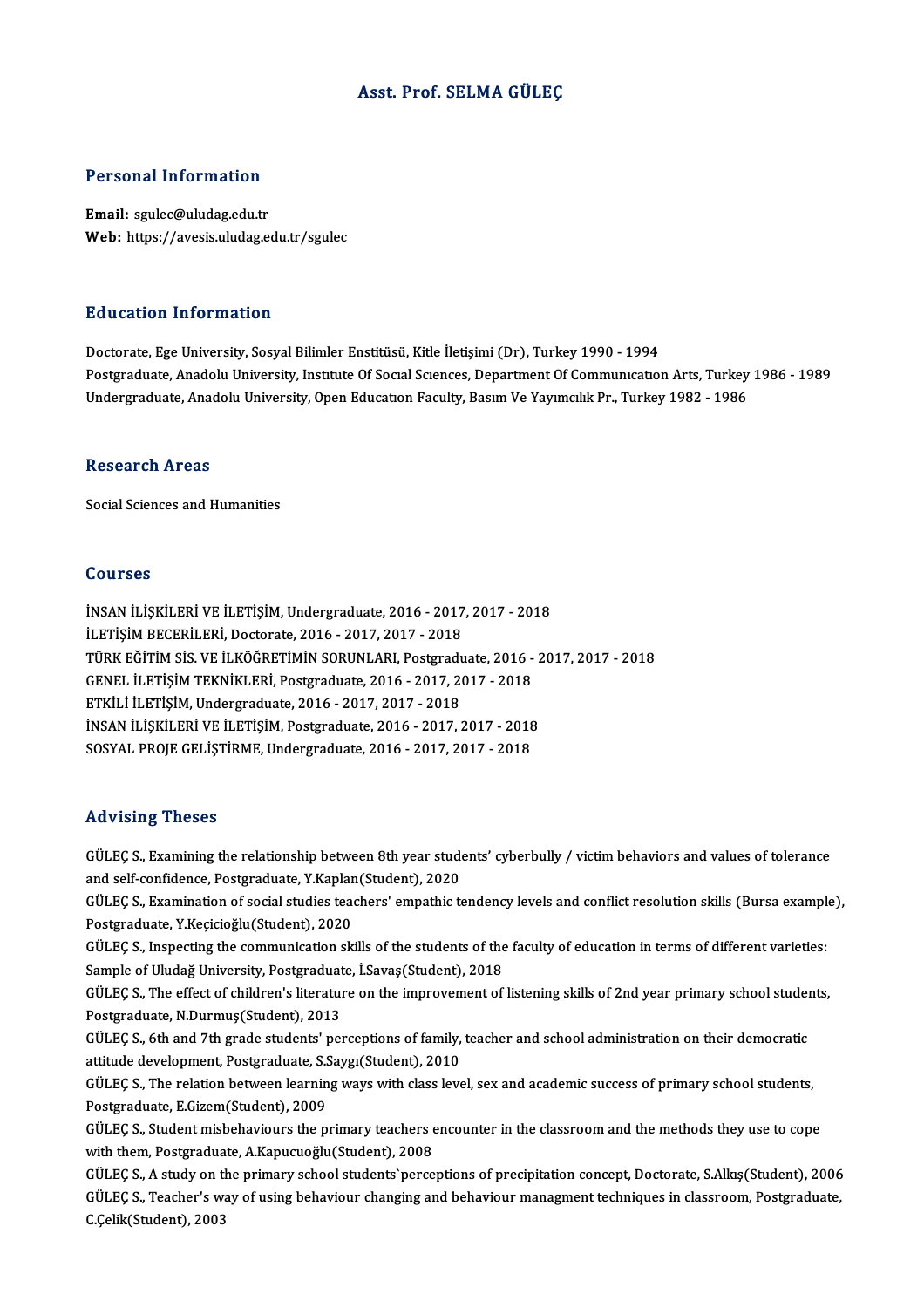GÜLEÇ S., The communication between classroom teachers from other disiplines and the first education inspectors,<br>Restanaduate S Kere(Student), 1999 GÜLEÇ S., The communication betwee<br>Postgraduate, S.Kara(Student), 1999

# Postgraduate, S.Kara(Student), 1999<br>Articles Published in Other Journals

rticles Published in Other Journals<br>I. The Analysis of the Concept of Empathy Skill in Postgraduate Social Studies Theses<br>CÜLECS The Ana<br>The Ana<br>GÜLEÇ S. The Analysis of the Concept of Empathy Skill in Postgraduate Social Studies Theses<br>GÜLEÇ S.<br>International Education Studies, vol.13, no.5, pp.24-34, 2020 (Refereed Journals of Other Institutions)<br>Problem Solving Skills in

- GÜLEÇ S.<br>International Education Studies, vol.13, no.5, pp.24-34, 2020 (Refereed Journals of Other Institutions)<br>II. Problem Solving Skills in Social Studies Education and Problem Solving Skills of Social Studies<br>Teach Internation<br>Problem :<br>Teachers<br>CÜLECS Teachers<br>GÜLEÇ S.<br>Journal of Education and Training Studies, vol.8, no.3, pp.48-55, 2020 (Refereed Journals of Other Institutions)<br>The Value of Responsibility in the Roint of View of the Eth Crade Students
	- GÜLEÇS.

III. The Value of Responsibility in the Point of View of the 5th Grade Students GÜLEC S., Yalcon A. Journal of Education<br>**The Value of Res**<br>GÜLEÇ S., Yalçın A.<br>International Journ

The Value of Responsibility in the Point of View of the 5th Grade Students<br>GÜLEÇ S., Yalçın A.<br>International Journal of Educational Methodology, vol.6, no.1, pp.123-133, 2020 (Refereed Journals of Other<br>Institutional GÜLEÇ S., Yal<br>International<br>Institutions)<br>Seavel Bilgi International Journal of Educational Methodology, vol.6, no.1, pp.123-133, 2020 (Refereed Journals of Oth<br>Institutions)<br>IV. Sosyal Bilgiler Eğitimi Alanında Okuryazarlık Becerisi Başlığında Yapılan Lisansüstü Tezlerin<br>İnse

# Institutions)<br>Sosyal Bilgil<br>İncelenmesi<br>CÜLECS Hüd Sosyal Bilgiler Eğitimi A<br>İncelenmesi<br>GÜLEÇ S., Hüdavendigar N.<br>İnternational Journal of Hu

İncelenmesi<br>GÜLEÇ S., Hüdavendigar N.<br>İnternational Journal of Humanities and Art Research, vol.4, no.3, pp.24-36, 2020 (Other Refereed National<br>Journals) GÜLEÇ S.,<br>İnternatio<br>Journals)<br>Examinat International Journal of Humanities and Art Research, vol.4, no.3, pp.24-36, 2020 (Other R<br>Journals)<br>V. Examination of Classroom Management Approaches of Social Studies Teachers<br>CULECS, Durmus N

# Journals)<br><mark>Examination of Cla</mark><br>GÜLEÇ S., Durmuş N.<br>International Educati GÜLEÇ S., Durmuş N.<br>International Education Studies, vol.12, no.11, pp.139-147, 2019 (Refereed Journals of Other Institutions)

#### GÜLEÇ S., Durmuş N.<br>International Education Studies, vol.12, no.11, pp.139-147, 2019 (Refereed Journals of Other Institutions)<br>VI. Okul Öncesi Eğitim Kurumlarındaki Yöneticilerin Empatik Yaklaşımlarının Kişilerarası İl International Education Studies, vol.12, r<br>Okul Öncesi Eğitim Kurumlarındaki<br>Becerilerine Katkısının İncelenmesi<br>Eren S. CÜLEC S Okul Öncesi E<mark>ği</mark><br>Becerilerine Ka<br>Eren S., GÜLEÇ S.<br>Uludeğ Üniversite Becerilerine Katkısının İncelenmesi<br>Eren S., GÜLEÇ S.<br>Uludağ Üniversitesi Eğitim Fakültesi Dergisi, vol.31, no.2, pp.837-857, 2018 (Other Refereed National Journals)

### Eren S., GÜLEÇ S.<br>Uludağ Üniversitesi Eğitim Fakültesi Dergisi, vol.31, no.2, pp.837-857, 2018 (Other Refer<br>VII. Communication Skills of Classroom Teachers According to Various Variables<br>CÜLEC S. SENTÜRK LEVLEK R Uludağ Üniversitesi Eğitim Faki<br>**Communication Skills of Cla**<br>GÜLEÇ S., ŞENTÜRK LEYLEK B.<br>Universel Jaumal of Education GÜLEÇ S., ŞENTÜRK LEYLEK B.<br>Universal Journal of Education, vol.6, no.5, pp.857-862, 2018 (Refereed Journals of Other Institutions)

# GÜLEÇ S., ŞENTÜRK LEYLEK B.<br>Universal Journal of Education, vol.6, no.5, pp.857-862, 2018 (Refereed Journals of Other Institutions)<br>VIII. Relationship Between Teachers' Perceptions of Mobbing and Their Problem Solving Universal Journal of Education<br>Relationship Between Tead<br>MUTLU GÖÇMEN N., GÜLEÇ S.<br>Educational Bessarsh and Bet Relationship Between Teachers' Perceptions of Mobbing and Their Problem Solving Skills<br>MUTLU GÖÇMEN N., GÜLEÇ S.<br>Educational Research and Reviews, vol.13, no.1, pp.51-59, 2018 (Refereed Journals of Other Institutions)<br>İlko

MUTLU GÖÇMEN N., GÜLEÇ S.<br>Educational Research and Reviews, vol.13, no.1, pp.51-59, 2018 (Refereed Journals of Other Institutions)<br>IX. İlkokul Öğrencilerinin Sınıftaki Davranışlarına Kitle İletişim Araçlarının Etkisi The E Educational Research and Reviews, vol.13, no.1, pp.51-59, 2018 (Refereed Journals of Oth<br>İlkokul Öğrencilerinin Sınıftaki Davranışlarına Kitle İletişim Araçlarının Etkisi T<br>Mass Communication on Primary School Students Beh İlkokul Öğrencilerinin Sınıftaki D<br>Mass Communication on Primary<br>BİRGÜL K., GÜLEÇ S., TAVŞANLI Ö. F.<br>Mediterranean Jaurnal of Humanities Mass Communication on Primary School Students Behaviour in the Classroom<br>BİRGÜL K., GÜLEÇ S., TAVŞANLI Ö. F.<br>Mediterranean Journal of Humanities, vol.6, no.2, pp.89-98, 2016 (Other Refereed National Journals)<br>Examination o BİRGÜL K., GÜLEÇ S., TAVŞANLI Ö. F.<br>Mediterranean Journal of Humanities, vol.6, no.2, pp.89-98, 2016 (Other Refereed National Journals)<br>X. Examination of Primary Education Department Preservice Teachers Attitudes Towar

Mediterranean Journal of Humanitie<br>Examination of Primary Educati<br>According to Various Variables<br>C<sup>in EC S</sup> According to Various Variables<br>GÜLEÇS.

Educational Research and Reviews, vol.11, no.10, pp.975-980, 2016 (Refereed Journals of Other Institutions) GÜLEÇ S.<br>Educational Research and Reviews, vol.11, no.10, pp.975-980, 2016 (Refereed Journals of Other Institutic<br>XI. İlkokul 4. Sınıf Öğrencilerinin Dinledikleri Metinlerin Doğa Sevgisi, Temizlik Ve Sağlıklı Olma<br>Tutumlar

### Educational Research<br>İlkokul 4. Sınıf Öğr<br>Tutumlarına Etkisi<br>CÜLECS BOZKUPTA İlkokul 4. Sınıf Öğrer<br>Tutumlarına Etkisi<br>GÜLEÇ S., BOZKURT M.<br>Uludeğ Üniversitesi Eği T<mark>utumlarına Etkisi</mark><br>GÜLEÇ S., BOZKURT M.<br>Uludağ Üniversitesi Eğitim Fakültesi Dergisi, vol.27, no.2, pp.453-467, 2014 (Other Refereed National Journals)

# GÜLEÇ S., BOZKURT M.<br>Uludağ Üniversitesi Eğitim Fakültesi Dergisi, vol.27, no.2, pp.453-467, 2014 (Other Refereed National Journa<br>Altermen Adaylarının Zaman Yönetimi Becerileri İle Sınav Kaygı Düzeyleri Arasındaki İlişkini Akademik Başarılarına Göre İncelenmesi Öğretmen Adaylarının Zaman Yönetimi Becer<br>Akademik Başarılarına Göre İncelenmesi<br>GÜLEÇ S., BAĞÇELİ KAHRAMAN P., ONUR SEZER G.<br>Uludeğ Üniversitesi Fğitim Feltiltesi Dergisi vel 26

Uludağ Üniversitesi Eğitim Fakültesi Dergisi, vol.26, no.2, pp.343-358, 2013 (Other Refereed National Journals)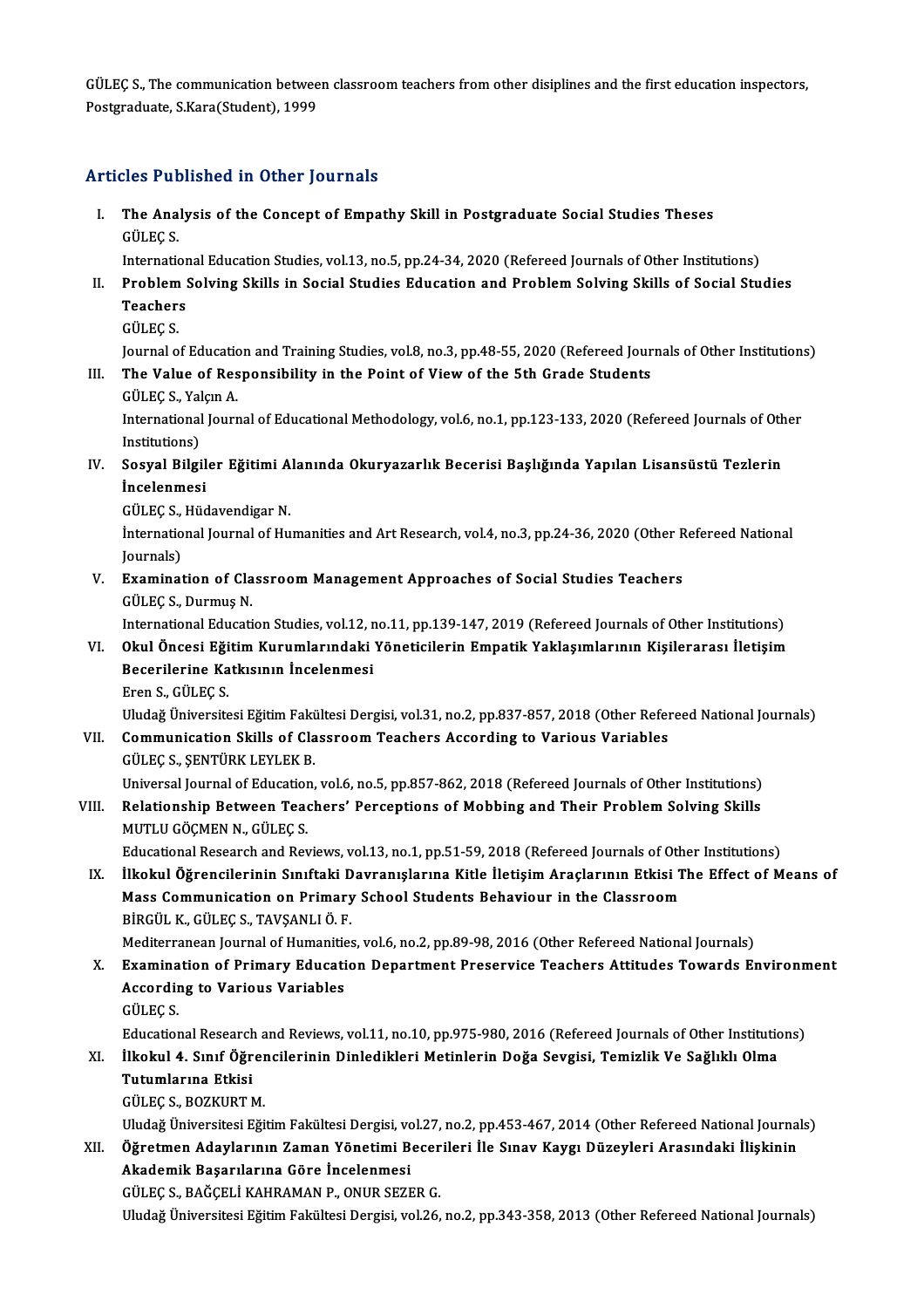| XIII.  | Undesirable Behaviors Elementary School Classroom Teachers Encounter in The Classroom And                                              |
|--------|----------------------------------------------------------------------------------------------------------------------------------------|
|        | Their Reasons.                                                                                                                         |
|        | GÜLEÇ S., BALÇIK E. G.                                                                                                                 |
|        | Bulgarian Journal of Science and Education Policy (BJSEP), vol.5, no.2, 2011 (Refereed Journals of Other                               |
|        | Institutions)                                                                                                                          |
| XIV.   | The Attitudes of Teacher Trainees Towards Life Knowledge and Social Studies Teaching Course                                            |
|        | GÜLEC S., ŞENYURT S.                                                                                                                   |
|        | Bulgarian Journal of Science and Education Policy (BJSEP), vol.3, no.1, pp.105-121, 2009 (Refereed Journals of<br>Other Institutions)  |
| XV.    | An Examination Of Democratic Attitudes Of Primary School Teachers.                                                                     |
|        | GÜLEÇ S., BALÇIK E. G.                                                                                                                 |
|        | Bulgarian Journal of Science and Education Policy (BJSEP),, vol.3, no.2, pp.173-194, 2009 (Refereed Journals of<br>Other Institutions) |
| XVI.   | An examination of the Coping Methods Used by Elementary Teachers Against Undesirable Student                                           |
|        | Behaviors From the Perspectives of Various Variables                                                                                   |
|        | GÜLEÇ S., KAPUCUOĞLU TOLUNAY A.                                                                                                        |
|        | Management And Education, vol.4, no.3, pp.95-104, 2008 (Refereed Journals of Other Institutions)                                       |
| XVII.  | Undesirable Student Behaviours Confronted By Elemantary Teachers in The Classroom and Coping                                           |
|        | <b>Methods Used Against These Behaviours</b>                                                                                           |
|        | KAPUCUOĞLU TOLUNAY A., GÜLEÇ S.                                                                                                        |
|        | Management And Education, vol.4, no.3, pp.9-20, 2008 (Refereed Journals of Other Institutions)                                         |
| XVIII. | Pre-Service teachers' opinions about determining and performing classroom rules                                                        |
|        | Güleç S., Bağçeli Kahraman P., Onur Sezer G.                                                                                           |
| XIX.   | İlköğretim Online, vol.7, no.2, pp.333-348, 2008 (Other Refereed National Journals)                                                    |
|        | The Opinion of Primary School Students on Social Studies Course                                                                        |
|        | <b>ŞENYURT S., GÜLEÇ S.</b><br>İlköğretim Online (elektronik), vol.5, no.1, pp.7-22, 2006 (Other Refereed National Journals)           |
| XX.    | İlköğretim Öğrencilerinin Bulut Kavramını Algılamaları Üzerine Bir Araştırma                                                           |
|        | Alkış S., Güleç S.                                                                                                                     |
|        | MARMARA GEOGRAPHICAL REVIEW, no.13, pp.113-124, 2006 (Other Refereed National Journals)                                                |
| XXI.   | Öğretmenlerin Sınıf Ortamında Kullandıkları Davranış Değiştirme Stratejileri                                                           |
|        | GÜLEC S., ŞENYURT S.                                                                                                                   |
|        | Uludağ Üniversitesi Eğitim Fakültesi Dergisi, vol.17, no.2, pp.247-266, 2004 (Other Refereed National Journals)                        |
| XXII.  | İlköğretim Birinci Kademe Öğrencilerinin Derslerdeki Başarı Düzeylerinin Birbirleriyle İlişkisi                                        |
|        | GÜLEC S., ŞENYURT S.                                                                                                                   |
|        | İlköğretim Online (elektronik), vol.2, no.2, pp.19-27, 2003 (Other Refereed National Journals)                                         |
| XXIII. | Sosyal Bilgiler Öğretiminde Müze Gezilerinin İletişimsel Boyutu                                                                        |
|        | GÜLEÇ S., ŞENYURT S.                                                                                                                   |
|        | Uludağ Üniversitesi Eğitim Fakültesi Dergisi, vol.17, no.1, pp.63-78, 2003 (Other Refereed National Journals)                          |
| XXIV.  | Alan Dışından Atanan Sınıf Öğretmenlerinin Mesleki Profilleri                                                                          |
|        | GÜLEÇ S., KARA S.                                                                                                                      |
|        | Uludağ Üniversitesi, Eğitim Fakültesi, vol.13, no.1, pp.169-179, 2000 (Other Refereed National Journals)                               |
| XXV    | Alan Dışından Atanan Sınıf Öğretmenleri ile İlköğretim Denetçileri Arasındaki İletişimin Önemi                                         |
|        | GÜLEÇ S., KARA S.                                                                                                                      |
|        | Dokuz Eylül Üniversitesi Buca Eğitim Fakültesi Dergisi, no.12, pp.33-43, 2000 (Other Refereed National Journals)                       |
| XXVI.  | Fen Bilgisi Öğretiminde İletişim ve Önemi                                                                                              |
|        | ERGÜL N.R., GÜLEC S.                                                                                                                   |
|        | PAMUKKALE UNIVERSITESI EGITIM FAKULTESI DERGISI-PAMUKKALE UNIVERSITY JOURNAL OF EDUCATION,                                             |
|        | no.6, pp.171-177, 1999 (Other Refereed National Journals)                                                                              |
| XXVII. | Fuarcılık Kavramı ve Önemi                                                                                                             |
|        | GÜLEÇ S                                                                                                                                |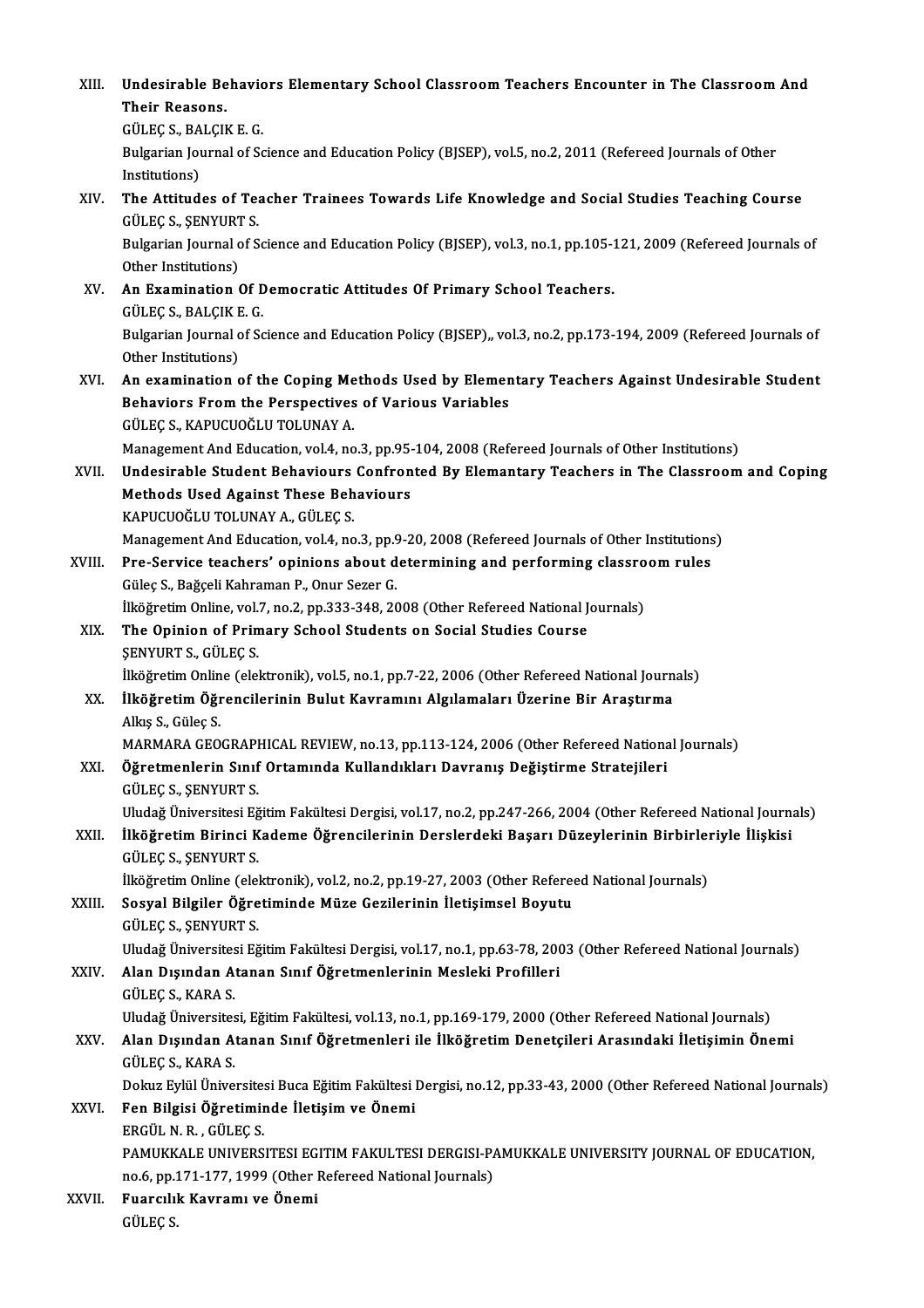Uludağ Üniversitesi Eğitim Fakültesi Dergisi, vol.12, no.1, pp.111-117, 1999 (Other Refereed National Journals)<br>Pir Modue Olarak İhtisas Eusrlanının Önemi Uludağ Üniversitesi Eğitim Fakültesi Dergisi, vol.12<br>XXVIII. Bir Medya Olarak İhtisas Fuarlarının Önemi

Uludağ Ül<br>Bir Med<sub>l</sub><br>GÜLEÇ S.<br>Uludağ Ü Bir Medya Olarak İhtisas Fuarlarının Önemi<br>GÜLEÇ S.<br>Uludağ Üniversitesi Eğitim Fakültesi Dergisi, vol.12, no.1, pp.105-110, 1999 (Other Refereed National Journals) GÜLEÇ S.<br>Uludağ Üniversitesi Eğitim Fakültesi Dergisi, vol.12, no.1, pp.105-110, 1999 (Other Refereed National J<br>XXIX. Eğitim- Öğretim Kurumlarından Biri Olan Üniversitelerin Basın-Yayın Kurumlarıyla İlişkisi<br>GÜLEC S.

Uludağ Ül<br>**Eğitim- (**<br>GÜLEÇ S.<br>Uludağ Ül Eğitim- Öğretim Kurumlarından Biri Olan Üniversitelerin Basın-Yayın Kurumlarıyla İlişkisi<br>GÜLEÇ S.<br>Uludağ Üniversitesi Eğitim Fakültesi Dergisi, vol.11, no.1, pp.65-73, 1998 (Other Refereed National Journals)<br>Halkla İlişki

XXX. Halkla İlişkiler Faaliyetlerinin Planlanmasında Bütçeleme (Doktora Tezinden Bir Bölüm) Uludağ Ül<br>Halkla İl<br>GÜLEÇ S.<br>Ege Ünive Halkla İlişkiler Faaliyetlerinin Planlanmasında Bütçeleme (Doktora Tezinden Bir Bölüm)<br>GÜLEÇ S.<br>Ege Üniversitesi İletişim Fakültesi Düşünceler Dergisi, vol.11, no.10, pp.187-190, 1997 (Other Refereed National<br>Journals)

GÜLEÇ S.<br>Ege Ünive<br>Journals)<br>Holklo İli Journals)

XXXI. Halkla İlişkilerde Yeni Bir Boyut: Üniversitelerde Halkla İlişkiler Yüksek Lisans Tezinden Bir Bölüm)

Ege Üniversitesi İletişim Fakültesi Düşünceler Dergisi, no.4, pp.225-232, 1990 (Other Refereed National Journals)

#### Books&Book Chapters

I. Sosyal Bilgiler Öğretmenlerinin Çatışma Çözme Becerilerinin İncelenmesi KeçicioğluY.,GÜLEÇS. Sosyal Bilgiler Öğretmenlerinin Çatışma Çözme Becerilerinin İncelenmesi<br>Keçicioğlu Y., GÜLEÇ S.<br>in: Eğitim Bilimlerinde Güncel Araştırmalar, Harun Şahin-Burcu Avcı Akbel, Editor, IVPE Print, Cetinje, Montenegro,

Keçicioğlu Y., GÜLEÇ S.<br>in: Eğitim Bilimlerinde Güncel Araştırma<br>Cetinje-Montenegro, pp.344-359, 2020<br>The Importance of Communisation in: Eğitim Bilimlerinde Güncel Araştırmalar, Harun Şahin-Burcu Avcı Akbel, Editor, IVPE Print, Cetinje, Montenegro,<br>Cetinje-Montenegro, pp.344-359, 2020<br>II. The Importance of Communication in Parent–Teacher AssociationActi

- Cetinje-Montenegro, pp.344<br>The Importance of Comr<br>Educational Institutions<br>CÜLECS Fren S The Importance<br>Educational Ins<br>GÜLEÇ S., Eren S.<br>in: Contemporar
	-

Educational Institutions<br>GÜLEÇ S., Eren S.<br>in: Contemporary Studies in Sciences, Recep Efe ve İsa Cürebal, Editor, Cambridge Scholars Publishing, pp.329-343,<br>2020 GÜLE<br>in: Col<br>2020<br>'Pelet In: Contemporary Studies in Sciences, Recep Efe ve İsa Cürebal, Editor, Cambridge Scholars Publishing, pp.329-<br>2020<br>III. 'Relationship of Methods Used by Preschool and Classroom Teachers and Preservice Teachers in<br>Conf

2020<br>III. 'Relationship of Methods Used by Preschool and Classroom Teachers and Preservice Teachers in<br>Conflict Resolution with Self Esteem and Emotional Intelligence GÜLEÇS.,ArabacıoğluB. Conflict Resolution with Self Esteem and Emotional Intelligence<br>GÜLEÇ S., Arabacıoğlu B.<br>in: Academic Studies in Educational Sciences-2019/2, Asst.Prof. Dr. Ahmet Dönger, Asst.Prof. Dr. Hacı Yıldız, Editor,<br>IVPE Print Ceti

GÜLEÇ S., Arabacıoğlu B.<br>in: Academic Studies in Educational Sciences-2019/2, Asst.Prof. Dr. Ahmenic.<br>IVPE Print, Cetinje, Montenegro, Cetinje, Montenegro, pp.119-137, 2019<br>Examination of Presenvise Teachers'Communication IVPE Print, Cetinje, Montenegro, Cetinje, Montenegro, pp.119-137, 2019

IV. Examination of Preservice Teachers' Communication Skills In Terms of Variables Related to Family<br>Savas İ., GÜLEC S.

in: Educational Science I, A. Doğanay, Ö. T. Kara, Editor, Bizim Matbaacılık, Ankara, pp.165-178, 2019

Savaş İ., GÜLEÇ S.<br>in: Educational Science I, A. Doğanay, Ö. T. Kara, Editor, Bizim Matbaacılık, Ankara, pp.165-178, 2019<br>V. Changing of Students' Success Levels in Listening Trainings Done With Children's Literature<br>P in: Educational Science I, A. Doğanay, Ö. T. Kara, Edit<br>Changing of Students' Success Levels in Lister<br>Products According to theVariable of Gender<br>Durmus N. CÜLECS Changing of Stude<br>Products Accordin<br>Durmuş N., GÜLEÇ S.<br>in: Curront Tronds in

Products According to theVariable of Gender<br>Durmuş N., GÜLEÇ S.<br>in: Current Trends in Educational Sciences, Recep Efe, Irına Koleva, Emin Atasoy, Violeta Kotseva, Editor, ST.<br>KLIMENT OURIDSKLIJNIVERSI''N RRESS, SOEVA, RR 5 Durmuş N., GÜLEÇ S.<br>in: Current Trends in Educational Sciences, Recep Efe, Irına Koleva, .<br>KLIMENT OHRIDSKI UNIVERSITY PRESS, SOFYA, pp.517-526, 2017<br>The Evaluation of Problem Solving Skills of Primary Schools in: Current Trends in Educational Sciences, Recep Efe, Irma Koleva, Emin Atasoy, Violeta Kotseva, Editor,<br>KLIMENT OHRIDSKI UNIVERSITY PRESS, SOFYA, pp.517-526, 2017<br>VI. The Evaluation of Problem Solving Skills of Primary S

## KLIMENT OHRIDSKI UNIVERSITY PRESS, SOFYA, pp.517-526, 2017<br>The Evaluation of Problem Solving Skills of Primary School<br>Variables<br>GÜLEC S.. Mutlu N. VI. The Evaluation of Problem Solving Skills of Primary Schools Teachers in Terms of Different

in: Developments in Educational Sciences, Recep Efe, Irina Koleva, Emin Atasoy, İsa Cürebal, Editor, St. Kliment GÜLEÇ S., Mutlu N.<br>in: Developments in Educational Sciences, Recep Efe,<br>Ohridski University Press, SOFYA, pp.469-480, 2016<br>Oninions of Teacher Candidates, About the Use

#### VII. Opinions of Teacher Candidates About the Use of Computer Aided Education in the Teaching-Ohridski University I<br>Opinions of Teach<br>Learning Process'<br>C<sup>itt ECS</sup> Pirsül V Learning Process"<br>GÜLEÇ S., Birgül K.

Learning Process''<br>GÜLEÇ S., Birgül K.<br>in: The Science and Education at The Beginning of The 21st Century in Turkey, K. Mortan, İ. Hristov, Editor, GÜLEÇ S., Birgül K.<br>in: The Science and Education at The E<br>Paradigma, SOFYA, pp.422-432, 2014<br>Teasher Qualities, Ashieving Effect

### Paradigma, SOFYA, pp.422-432, 2014<br>VIII. Teacher Qualities Achieving Effective Communication in The Classroom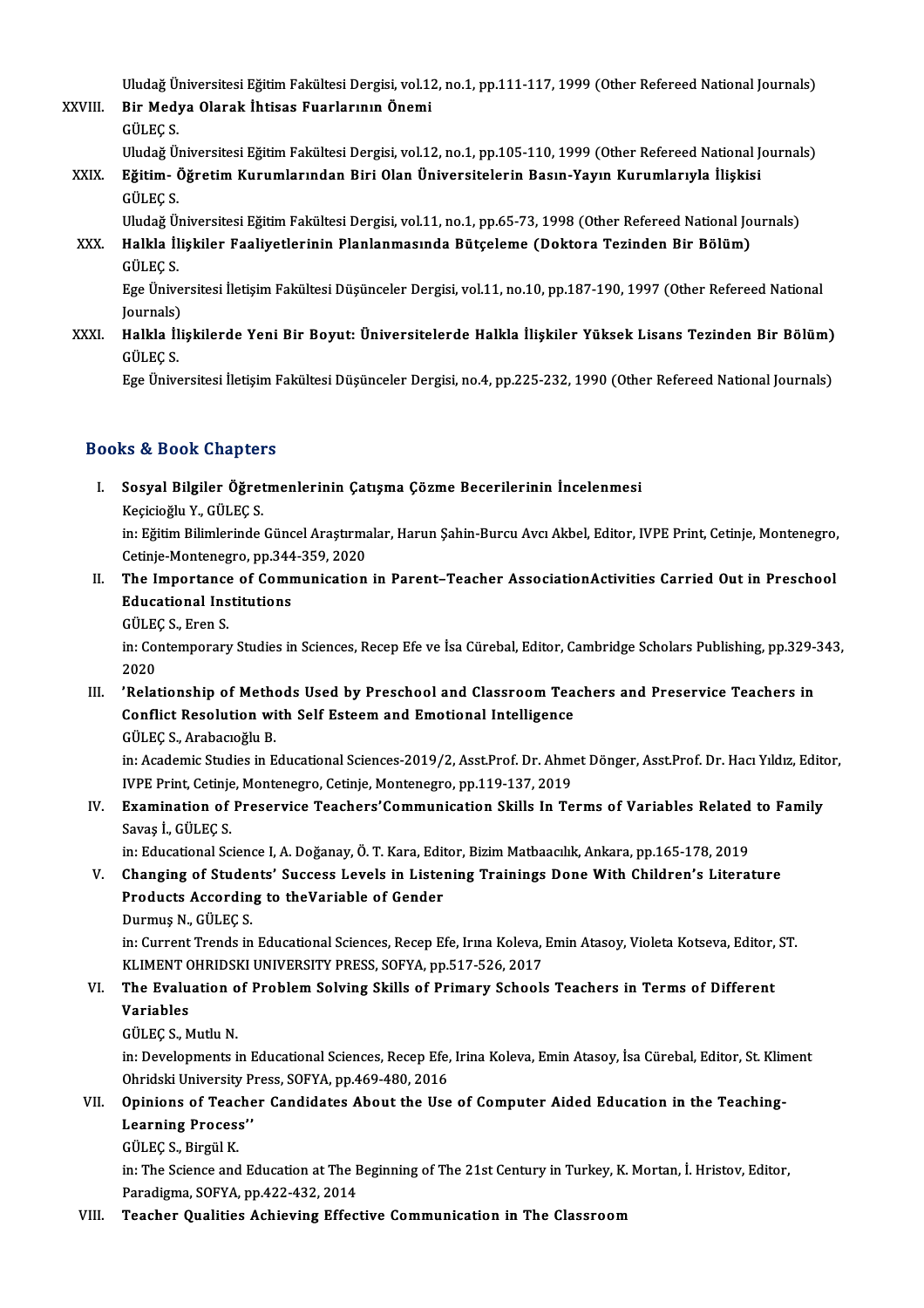GÜLEÇS.

GÜLEÇ S.<br>in: Education and Science in a Globalizing World: A case Study of Turkey, Ilia Christov, Recep Efe, Editor,<br>Peredisme, Sefija, pp.170,180, 2012 GÜLEÇ S.<br>in: Education and Science in a Globali<br>Paradigma, Sofija, pp.170-180, 2012<br>21. Vürvulde Kitle İletisimi Paradigma, Sofija, pp.170-180, 2012

IX. 21. Yüzyılda Kitle İletişimi

21. Yüzyılda Kitle İletişimi<br>SEÇİM H., GÜLEÇ S.<br>in: Bilimin Işığında Aydınlanma Seminerleri, , Editor, Uludağ Üniversitesi Rektörlüğü, Uludağ Üniversitesi Basımevi, SEÇİM H., GÜLEÇ S.<br>in: Bilimin Işığında Aydınlanma Seminerleri, , Editor, Uluo<br>Kültür Sanat Kurulu Yayınları, Bursa, pp.167-192, 2003<br>Halkla İliskilerde Kullanılan İletisim Arasları (Yül Kültür Sanat Kurulu Yayınları, Bursa, pp.167-192, 2003

X. Halkla İlişkilerde Kullanılan İletişim Araçları (Yüksek Lisans Tezinden Bir Bölüm)<br>GÜLEC S.

in: Halkla İlişkiler, Ayhan Hakan, Editor, Anadolu Üniversitesi Yayınları, Eskişehir, pp.110-122, 1993

# m: накаа шукиег, дупап накап, воцог, дпадоці опіvегуцея тауіпіаті, вук<br>Refereed Congress / Symposium Publications in Proceedings

- efereed Congress / Symposium Publications in Proce<br>I. Sosyal Bilgiler Öğretmenlerinin Empatik Eğilim Düzeyleri<br>Kesisinğlu Y. CÜLECS I. Sosyal Bilgiler Öğretmenlerinin Empatik Eğilim Düzeyleri<br>Keçicioğlu Y., GÜLEÇ S. Sosyal Bilgiler Öğretmenlerinin Empatik Eğilim Düzeyleri<br>Keçicioğlu Y., GÜLEÇ S.<br>International Scientific Conference "Global Challenges-Scientific Solutions", Varna, Bulgaria, 12 May 2020, pp.303-<br>210 Keçio<br>Inter<br>310 International Scientific Conference "Global Challenges-Scientific Solutions", Varna, Bulgaria, 12 May 2020, p<br>310<br>II. Importance of Communication in Parent-Teacher Association Works Carried Out in Preschool<br>Educational Ins
- 310<br>II. Importance of Communication in Parent-Teacher Association Works Carried Out in Preschool<br>Educational Institutions

GÜLEÇS.,ERENS.

An International Conference on Education, Technology and Science, SIRBİSTAN, 6 - 09 May 2018

#### GÜLEÇ S., EREN S.<br>An International Conference on Education, Technology and Science, SIRBİSTAN, 6 - 09 May 2018<br>III. Okul Öncesi Eğitim Kurumlarında Görev Yapan Yöneticilerin Empatik Eğilimlerinin Kişilerarası<br>İletisim Bese An International Conference o<br>Okul Öncesi Eğitim Kuruml<br>İletişim Becerilerine Etkisi<br>EPEN S. CÜLEC S Okul Öncesi Eğit<br>İletişim Becerile<br>EREN S., GÜLEÇ S.<br>LUluslararası Tan İletişim Becerilerine Etkisi<br>EREN S., GÜLEÇ S.<br>I. Uluslararası Temel Eğitim Kongresi, Bursa, Turkey, 29 - 31 March 2018

EREN S., GÜLEÇ S.<br>I. Uluslararası Temel Eğitim Kongresi, Bursa, Turkey, 29 - 31 March 2018<br>IV. 'Relationship of Methods Used by Preschool and Classroom Teachers and Preservice Teachers in<br>Conflict Pescultion with Self I. Uluslararası Temel Eğitim Kongresi, Bursa, Turkey, 29 - 31 March 2018<br>'Relationship of Methods Used by Preschool and Classroom Tea<br>Conflict Resolution with Self Esteem and Emotional Intelligence 'Relationship of Methods<br>Conflict Resolution with<br>GÜLEÇ S., ARABACIOĞLU B.<br>10 World Conferenc on Ed. 10. Conflict Resolution with Self Esteem and Emotional Intelligence<br>10. World Conferans on Educational Sciences, Czech Republic, 1 - 03 February 2018, pp.80

GÜLEÇ S., ARABACIOĞLU B.<br>10. World Conferans on Educational Sciences, Czech Republic, 1 - 03 February 2018, pp.80<br>V. Effects of gender and Nursery School Variables on Elementary Second Grade Students Listening<br>Shille Cilkö 10. World Conferans on Educational Sciences, Czech Republic, 1 - 03 February 2018, pp.80<br>Effects of gender and Nursery School Variables on Elementary Second Grade Students Listening<br>Skills (İlköğretim 2. Sınıf Öğrencilerin Effects<br>Skills (<br>Etkisi)<br>Gürecs Skills (İlköğretim 2.<br>Etkisi)<br>GÜLEÇ S., DURMUŞ N.<br><sup>Oth Morld Conference</sup>

Btkisi)<br>GÜLEÇ S., DURMUŞ N.<br>8th World Conference on Educational Sciences, Madrid, Spain, 4 - 06 February 2016, vol.3, pp.194-202

# GÜLEÇ S., DURMUŞ N.<br>8th World Conference on Educational Sciences, Madrid, Spain, 4 - 06 February 2016, vol.3, p<br>VI. A Study Aiming To Develop Listening Skills Of Elementary Second Grade Students<br>CÜLEC S. Durmus N 8th World Conference<br>A Study Aiming To<br>GÜLEÇ S., Durmus N.<br>Proceedings of 6th M

GÜLEÇ S., Durmus N.<br>Proceedings of 6th World Conference on Educational Sciences, Valletta, Malta, 6 - 09 February 2014, vol.191, pp.103-109 Proceedings of 6th World Conference on Educational Sciences, Valletta, Malta, 6 - 09 February 2014, vol.191,<br>pp.103-109<br>VII. Body Language Using Skills of Teacher Candidates from Departments of Mathematics Education and<br>So

# pp.103-109<br>Body Language Using Ski<br>Social Studies Education<br>CÜLECS, Tamel H Body Language <mark>U<br>Social Studies Ed<br>GÜLEÇ S., Temel H.</mark><br>Eth World Confere

Social Studies Education<br>GÜLEÇ S., Temel H.<br>5th World Conference on Learning, Teaching and Educational Leadership, WCLTA 2014, Prague, Czech Republic,<br>29 - 31 Osteber 2014, vol 196, np.161, 169 GÜLEÇ S., Temel H.<br>5th World Conference on Learning, Teachir<br>29 - 31 October 2014, vol.186, pp.161-168<br>The Effects Of Drame Sunnerted Cean 5th World Conference on Learning, Teaching and Educational Leadership, WCLTA 2014, Prague, Czech Republic<br>29 - 31 October 2014, vol.186, pp.161-168<br>VIII. The Effects Of Drama-Supported Cooperative Learning Method On The De

# 29 - 31 October 2014, vol.186, pp.16<br>The Effects Of Drama-Supported<br>Children's Communication Skills The Effects Of Dr<br>Children's Comm<br>GÜLEÇ S., Macan B.<br>Clabel Conference

Children's Communication Skills<br>GÜLEÇ S., Macan B.<br>Global Conference on Linguistics and Foreign Language Teaching (LINELT), Antalya, Turkey, 5 - 07 December<br>2013. val.136 np.522.526 GÜLEÇ S., Macan B.<br>Global Conference on Ling<br>2013, vol.136, pp.532-536<br>The Examination Of The Global Conference on Linguistics and Foreign Language Teaching (LINELT), Antalya, Turkey, 5 - 07 Decembrer 2013, vol.136, pp.532-536<br>IX. The Examination Of The 7th And 8th Grade Students' Empathic Tendency Levels According

2013, vol.136, pp.532-536<br>The Examination Of The 7th And 8th Grade Students' Empathic Tendency Levels According To<br>Different Variables